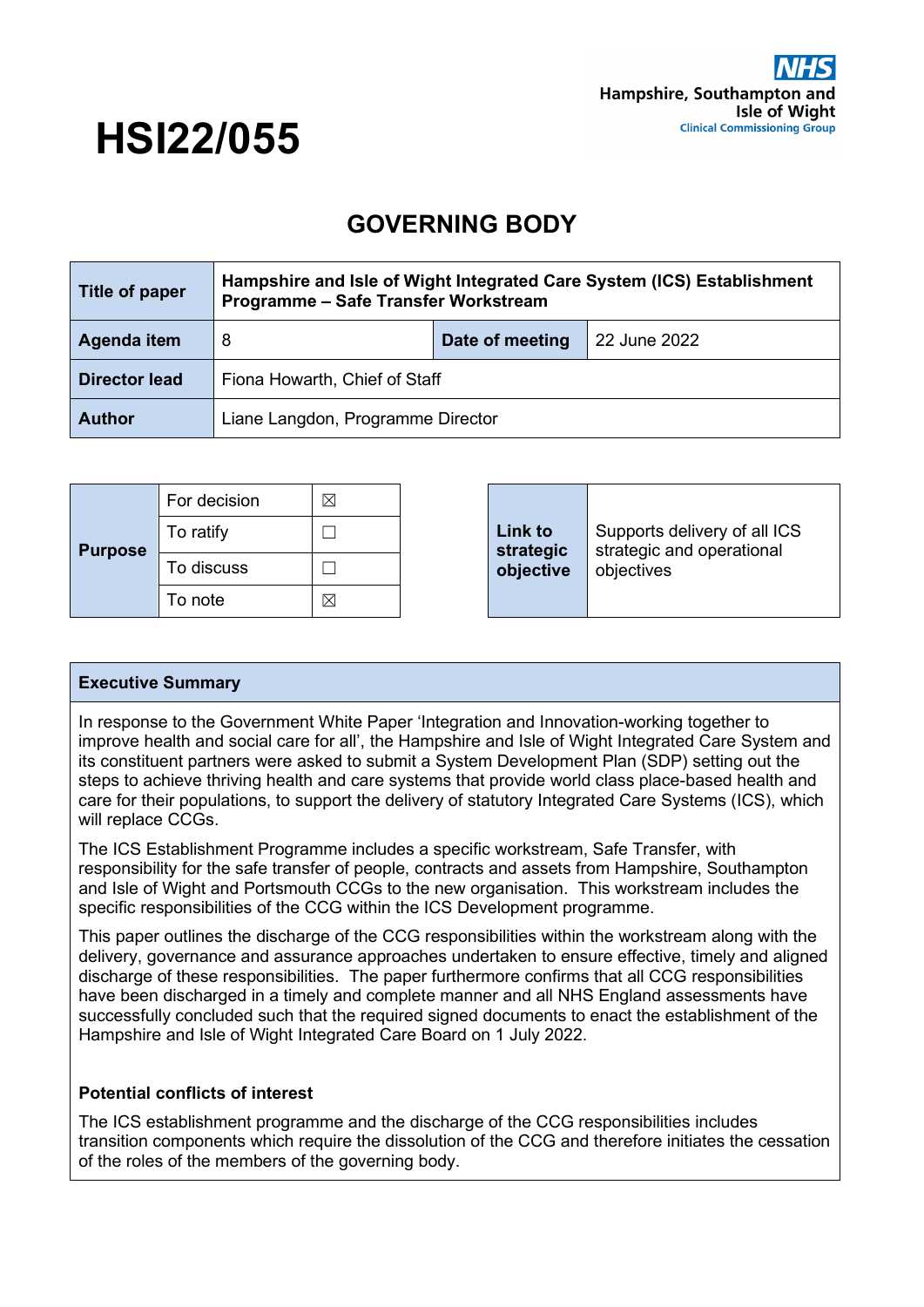|                        | The CCG Governing Body is asked to:                                                                                                                                                                                                                                                                                                                                                                                                                                                                                                                                                   |  |  |
|------------------------|---------------------------------------------------------------------------------------------------------------------------------------------------------------------------------------------------------------------------------------------------------------------------------------------------------------------------------------------------------------------------------------------------------------------------------------------------------------------------------------------------------------------------------------------------------------------------------------|--|--|
| <b>Recommendations</b> | Note the successful discharge of the specific responsibilities of<br>$\bullet$<br>the CCG in the Safe Transfer workstream<br>Commend the adoption of the first ICB constitution and<br>$\bullet$<br>governance handbook to the Hampshire and Isle of Wight ICB<br>Note the collective endeavour of the CCG team and partners<br>$\bullet$<br>across the Integrated Care System in the conduct of the due<br>diligence process to enable transfer of people and assets along<br>with the design of new governance arrangements to give a solid<br>foundation for the new organisation. |  |  |

| Please provide details on the impact of following aspects |                                                                                                                                                                                                                                                                                                                                                                                                                                                                              |  |  |  |
|-----------------------------------------------------------|------------------------------------------------------------------------------------------------------------------------------------------------------------------------------------------------------------------------------------------------------------------------------------------------------------------------------------------------------------------------------------------------------------------------------------------------------------------------------|--|--|--|
| Equality and quality<br>impact assessment                 | An equality impact assessment was be made for our staff as part of<br>the Safe Transfer workstream for the TUPE transfer which has also<br>contributed to the overarching ICS Establishment equality impact<br>assessment                                                                                                                                                                                                                                                    |  |  |  |
| Patient and stakeholder<br>engagement                     | Patient and stakeholder engagement has been undertaken for the<br>overarching ICS Establishment programme which informed the work of<br>the Safe Transfer workstream. Specific stakeholder engagement for<br>the TUPE transfer was undertaken with CCG staff.                                                                                                                                                                                                                |  |  |  |
| Financial impact, legal<br>implications and risk          | Additional resource was required to service both the management of<br>the Safe Transfer workstream and the delivery of technical<br>components by third parties such as digital migration. The programme<br>remained within the budgeted spend for 21/22 and the additional<br>resource required to service the additional 3 month period associated<br>with delays to the royal assent of the legislation are forecast to<br>underspend against the identified requirement. |  |  |  |
| Data protection impact<br>assessment                      | DPIA undertaken for the integration of IT for Isle of Wight CCG team<br>members with the rest of the CCG to form a unified environment for<br>the Hampshire and Isle of Wight Integrated Care Board                                                                                                                                                                                                                                                                          |  |  |  |

| Governance and Reporting- which other meeting has this paper been discussed |                                                                                                                                          |                                                                                                                                                                                                               |  |  |
|-----------------------------------------------------------------------------|------------------------------------------------------------------------------------------------------------------------------------------|---------------------------------------------------------------------------------------------------------------------------------------------------------------------------------------------------------------|--|--|
| <b>Committee Name</b>                                                       | Date discussed                                                                                                                           | Outcome                                                                                                                                                                                                       |  |  |
| <b>Audit and Risk Committee</b>                                             | The detailed papers<br>on which this paper is<br>based were<br>discussed by the<br><b>Audit and Risk</b><br>Committee on 16 July<br>2022 | The governance handbook was<br>commended to the governing body,<br>readiness to go-live reviewed and<br>confirmed, transfer order schedules<br>lodged for local record, proposed<br>programme closure agreed. |  |  |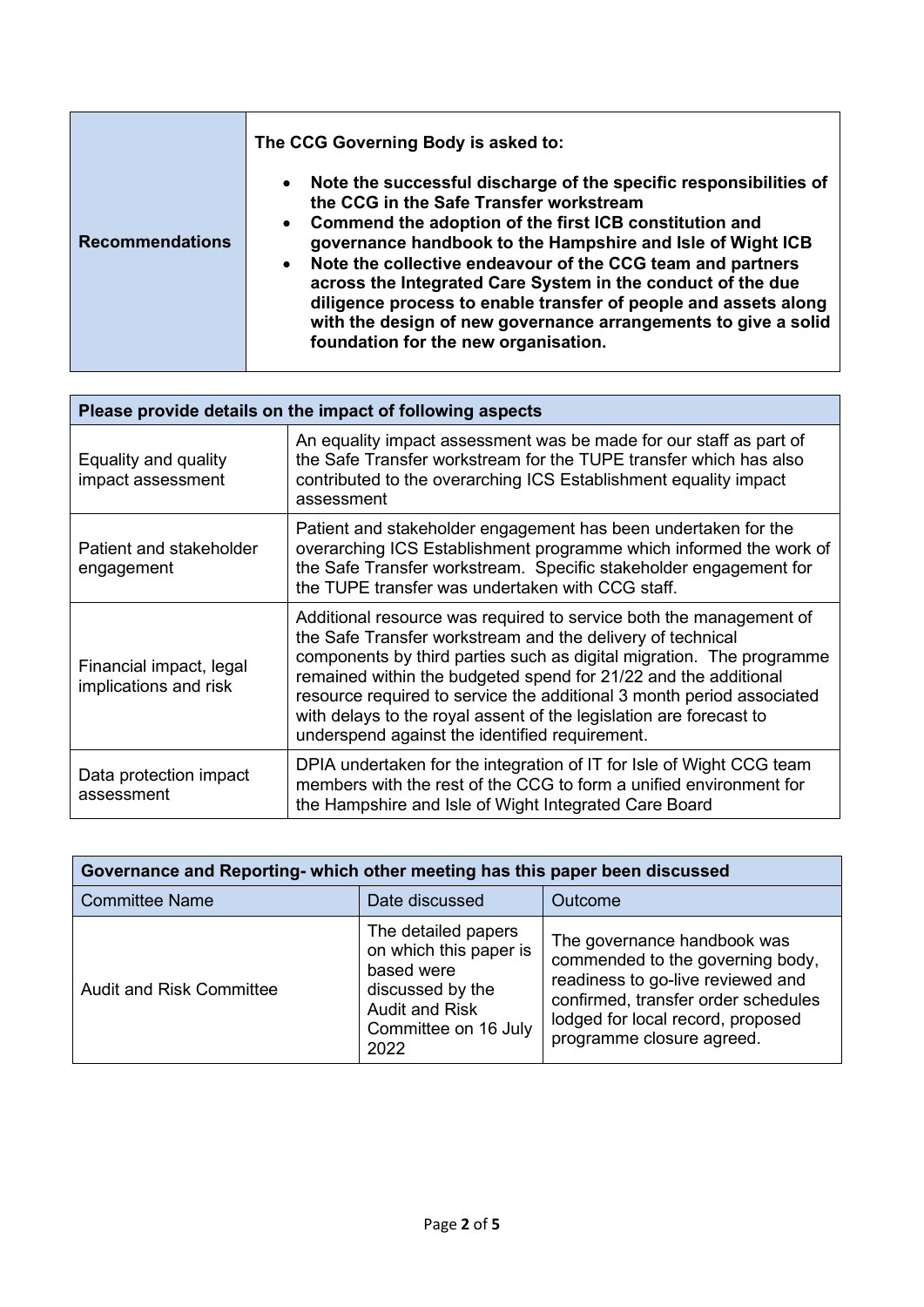# **ICS Establishment: Safe Transfer Workstream**

#### 1. **Summary**

1.1 In response to the Government White Paper 'Integration and Innovation-working together to improve health and social care for all', the Hampshire and Isle of Wight Integrated Care System and its constituent partners submitted a System Development Plan (SDP) setting out the steps to achieve thriving health and care systems that provide world class place-based health and care for their populations, to support the delivery of statutory Integrated Care Systems (ICS), which will replace CCGs. This plan has been iterated as our ICS has developed over the last 12 months with the most recent version expressing our plans for 1 July 2022 and further development over the next two years.

The ICS Establishment Programme includes a specific workstream, Safe Transfer, which holds responsibility for the safe transfer of people, contracts and assets from both the Hampshire and Isle of Wight CCGs to the new organisation. This workstream includes the specific responsibilities of the CCG within the ICS Establishment programme as set out in the legislation and associated papers and guidance.

This paper outlines the discharge of CCG responsibilities within the workstream along with the delivery, governance and assurance approaches undertaken to ensure effective, timely and aligned discharge of these responsibilities.

1.2 This paper outlines the CCG responsibilities within the workstream along with the delivery, governance and assurance approaches which ensured effective, timely and aligned discharge of these responsibilities.

#### **2. Context**

2.1 The ICS established a programme to deliver the changes described in legislation and our System Development Plan as our mechanism for delivery, ensuring that we will safely transition staff and services in line with legislation, support the ICS Operating Model, and function as a *single ICS NHS Body (Integrated Care Board), responsible for the delivery and commissioning of health and care services, with an Integrated Care Partnership Board providing strategic oversight* by 1 July 2022.

Each workstream has a named ICS executive lead responsible for delivery, with an associated workstream resource team in place.

Following on from the conclusion of the Safe Transfer and ICS Establishment phases of the programme, the workstreams will remain in situ and develop further to support the longer term development and opportunity to build on the foundations that we have in place for 1 July 2022 through the ICS Development Programme.

The Safe Transfer workstream is led for the ICS by the Chief of Staff. This workstream includes responsibility for the specific responsibilities which sit with the CCG.

This workstream is fundamental to the safe transfer of staff and assets, continuity of supply and creating the operational foundations for the new statutory body.

The specific responsibilities of the CCG are: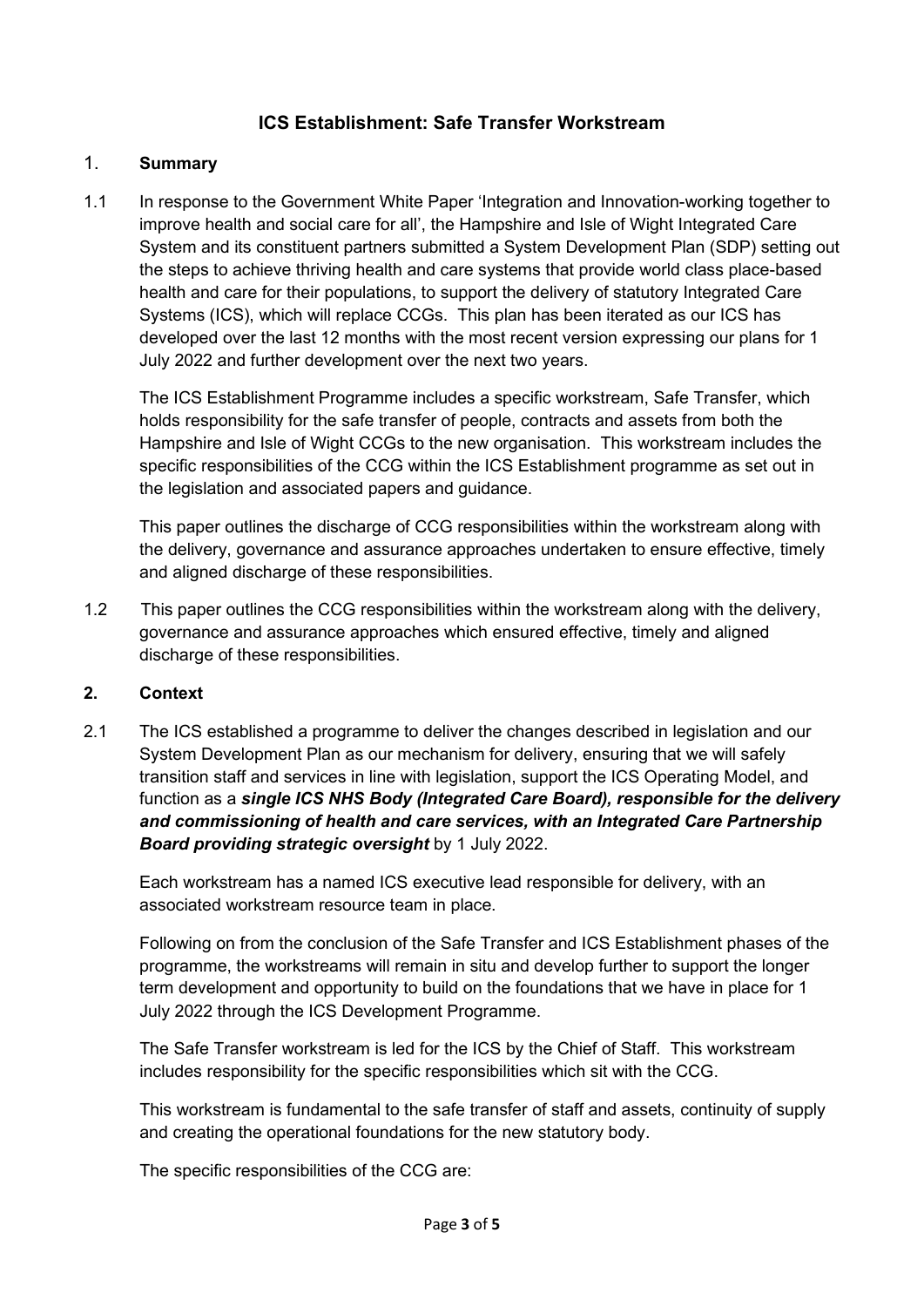- Safe transfer of staff, contract and assets to the successor organisation
- Due diligence in the preparation of the technical transfer requirements
- Safe closure of organisation identity elements such as the organisation code (ODS) and preparation of plans for the legacy (post ICS go-live) deliverables to complete closure
- Migration of digital assets such as email accounts
- Creation of legacy documentation and legacy management approaches
- Ensuring the associated CCG Board and Audit Committee actions are prepared and enacted

The Safe Transfer workstream milestones included key deliverables for which the CCG holds responsibility which have been overseen and assessed by NHS England and have informed their Go-Live Readiness Assessment and inclusion of CCG assets in the national transfer order to be enacted with the establishment of the ICB by the NHS England Board at the end of June.

## **3. Safe Transfer Programme – conclusion of work**

- Since the establishment of the joint Safe Transfer Programme and associated Programme Board, jointly chaired by Margaret Scott (Hampshire, Southampton and Isle of Wight CCG Chair) and Dr Elizabeth Fellows (Portsmouth CCG Chair), the programme has discharged all the CCG responsibilities described in the legislation and associated guidance and responded to all assurance requirements such that all required checkpoints have now been concluded:
	- o Internal audit have given a positive report of the governance and robustness of the programme
	- o All Readiness to Operate checkpoints undertaken by NHS England have received positive feedback
	- o Every item on the Due Diligence Assessments are now rated green
	- o All Transfer Order schedules have been prepared and assessed by NHS England, and subsequently adopted for inclusion in the imminent national Transfer Order
	- o All first day governance documents (constitution, governance handbook, standing orders, standing financial instructions, scheme of reservation and delegation and functions and decisions map) have been developed and shared with colleagues across the ICS and approved by NHS England for adoption by the ICB on 1 July 2022
	- o All first day policies have been prepared and endorsed by both CCGs for adoption by the ICB on 1 July 2022
	- $\circ$  The CCG Audit and Risk Committee has reviewed and endorsed the governance approach which demonstrates the readiness of the CCG for the establishment of the ICB, lodged the transfer order schedules for transfer to the ICB and commends the governance handbook to the governing body for recommendation to the ICB for adoption on 1 July 2022
	- $\circ$  The Readiness to Operate assessment submitted on 10 June was complete with the exception of three items which are all in draft awaiting confirmation of final adjustments to model templates by NHS England and has received NHS England approval for establishment of the ICB on 1 July 2022